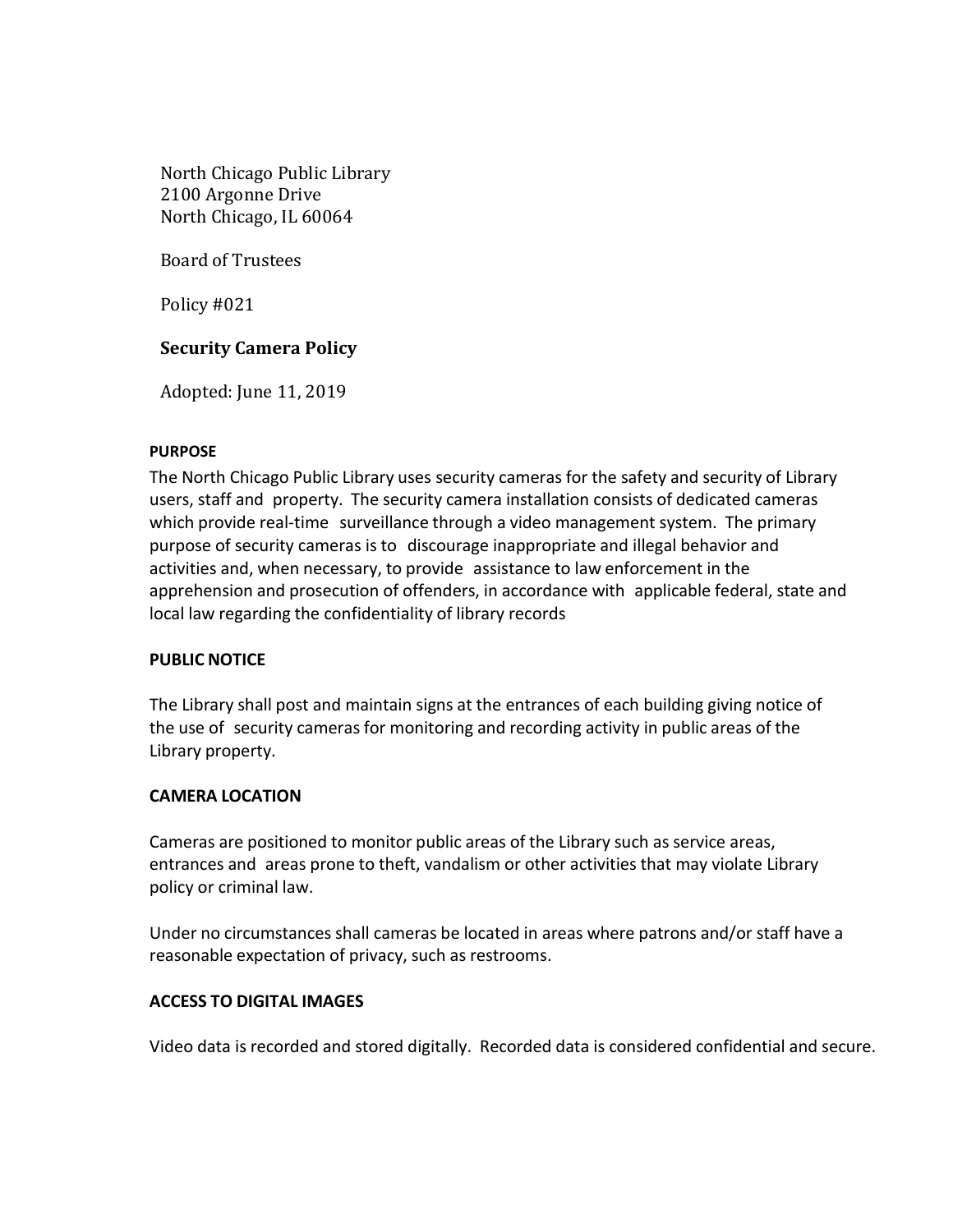Access to live feeds of images and recorded video data is limited to authorized Library staff designated by the Library Director. Live feed activities are randomly monitored. Because the cameras will not be continuously monitored, the public and staff should take appropriate precautions for their safety and the security of their personal property. The Library is not responsible for the loss of property or personal injury.

## **UNAUTHORIZED ACCESS AND/OR DISCLOSURE**

Confidentiality and privacy issues may limit the general public from viewing security camera footage that contains personally identifying information about Library users. All requests for disclosure of recorded images, except as stated above for law enforcement, shall be made in accordance with the Freedom of Information Act, and submitted to the Library Director. The Director shall review the requested images and determine if the images contain any information protected by the Library Records Confidentiality Act. As permitted by Section 7(1) of the Freedom of Information Act, when a request is made to inspect or copy recorded images that are exempt from disclosure under the Library Records Confidentiality Act, and also contains images that are not exempt, the Library shall attempt to redact the exempt images and make the remaining images available for inspection or copying.

Only authorized employees can view and/or export video footage. No unauthorized recording of video footage through cell phones, portable devices, or any other means is permitted. Any Library employee who becomes aware of unauthorized disclose of a video recording and/or a potential privacy breach has a responsibility to immediately inform the Library Director of the breach.

# **RETENTION OF DIGITAL IMAGES**

Recordings shall be kept for approximately 30 days with the exception of appropriate still shots or selected portions of the recorded data relating to specific incidents. The latter shall be retained for one year after the incident or until such time as any legal matters pertaining to the recording have been resolved. The storage media shall be kept in a secure area.

In situations involving banned patrons, stored still images may be shared with staff library-wide.

# **PATRON PRIVACY**

Video surveillance records are not to be used directly or indirectly to identify the activities of individual Library patrons except as viewed in relation to a specific event or suspected criminal activity, suspected violation of Library policy or incidents where there is reasonable basis to believe a claim may be made against the Library for civil liability.

Authorized individuals may use a still shot or selected portions of recorded data to request law